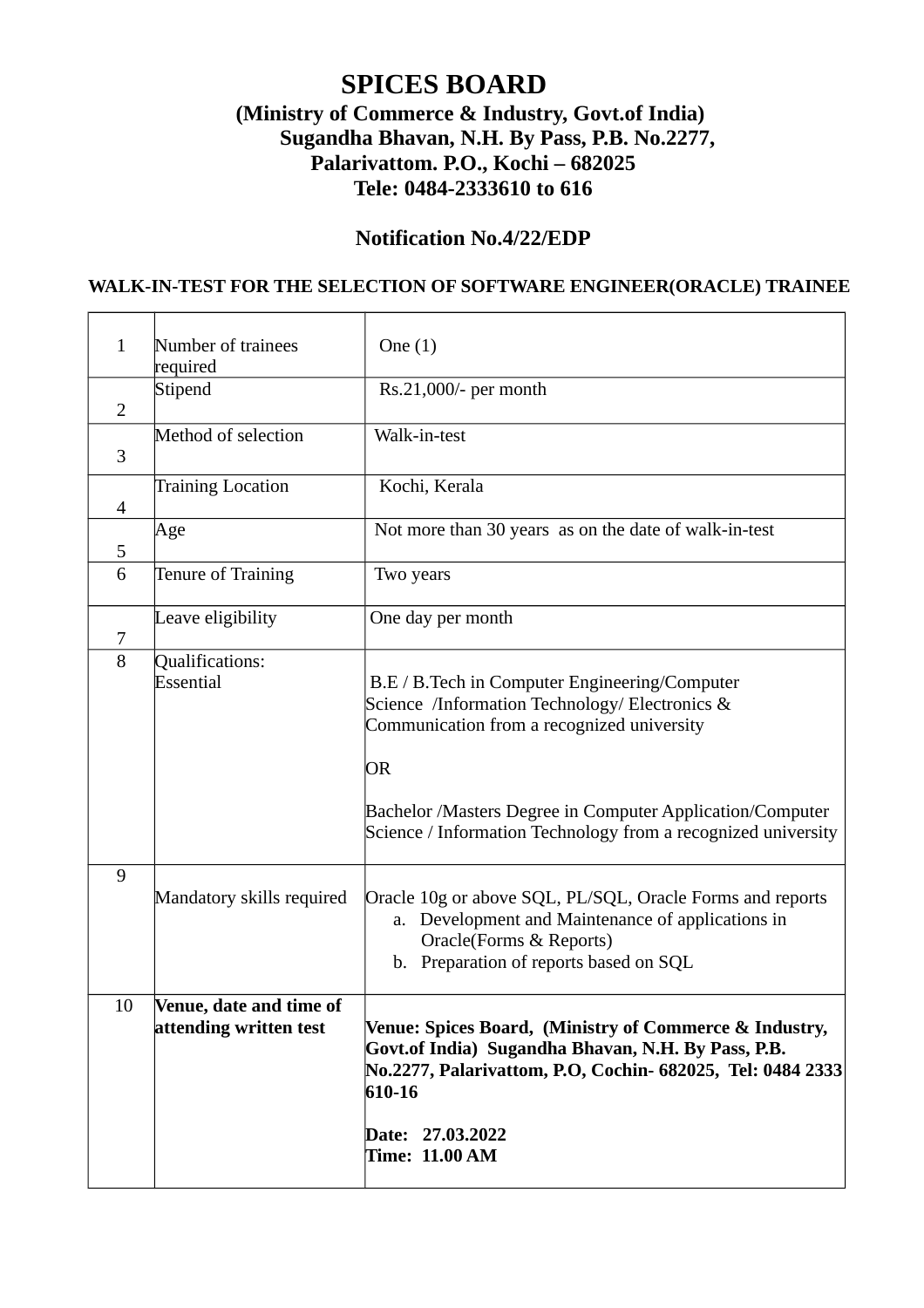Instructions to candidates :

- 1. Eligible candidates may appear for the Walk in Test at the venue on the prescribed date & time.
- 2. Candidates appearing for the walk-in-test shall fillup the application form attached in annexure-I and submit the same in the center for attending walk-in-test. Candidate shall affix his/her recent passport size photograph in the application form. The candidates reporting after the specified time, will not be allowed to appear in the test
- 3. Before applying, candidates should ensure that they fulfill the eligibility criteria for the post as mentioned above.
- 4. In case it is detected at any stage of selection that a candidate does not fulfill the eligibility norms and / or that he/she has furnished any incorrect / false information or has suppressed any material fact(s), his / her candidature will stand cancelled. If any of these shortcomings is/are detected even after selection, his/her services are liable to be terminated.
- 5. Decisions of the Spices Board in all matters regarding eligibility, conduct of test, and selection procedure would be final and binding on all candidates. No representation or correspondence will be entertained by the Board in this regard.
- 6. Canvassing in any form will be a disqualification.
- 7. No TA/ DA will be given to candidates who attend the walk-in-test.
- 8. Candidates are advised to check notification/opportunities in Board's website [www.indianspices.com](http://www.indianspices.com/) for updates and not to rely on information from 3rd party websites.
- 9. Validity of rank list will be for two years.
- 10. The number shown against each position is provisional and may vary based on quantum of work and requirement for developing and maintaining new applications. Such requirements will be filled from the rank list.
- 11. Age, Experience and all other prescribed qualifications will be counted as on the date of walk in test.
- 12. The period of experience shall be counted after obtaining the prescribed qualification.
- 13. The engagement of candidates will be purely on contractual basis and under no circumstances are linked to regular appointments and cannot be regularized at any stage.
- 14. Secretary, Spices Board reserves the right of any amendment, cancellation and changes to this advertisement as a whole or in part without assigning any reason or giving notice. The Spices Board reserves its right to re-schedule the date and time at any stage of the selection process.
- 15. The selected candidate shall execute an agreement in stamp paper worth Rs.200/-
- 16. The written test shall be conducted as per the COVID-19 protocol as per the guidelines of Ministry of Health & Family Welfare, Govt. of India.

DIRECTOR(ADMIN)

Date: 03.03.2022 Place : Kochi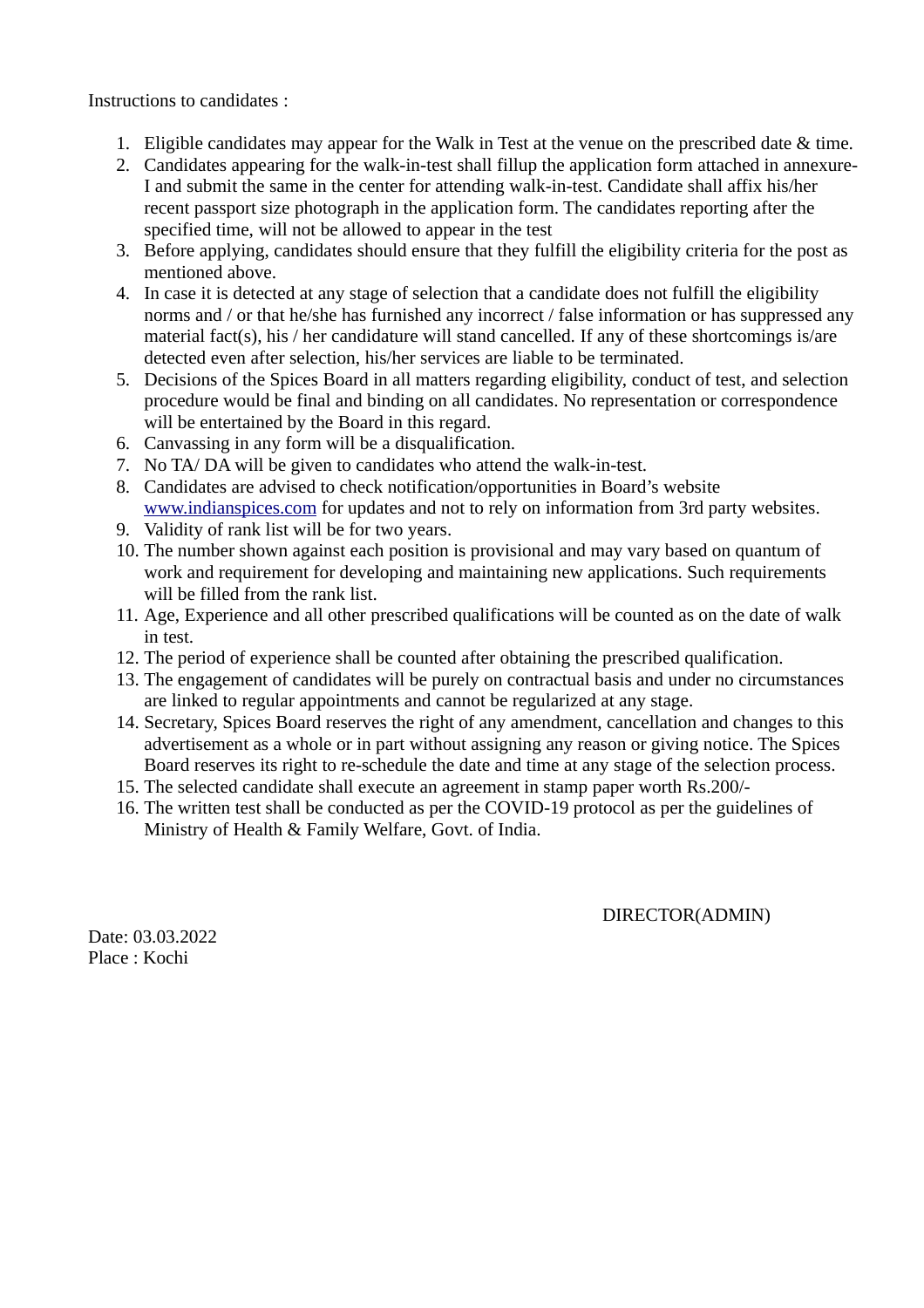## **Annexure-I**

 Format to be filled up by eligible candidates appearing for Walk-In-Test for the selection of Software Engineer(Oracle) Trainee in Spices Board

> Affix recent passport size photograph

| $\mathbf{1}$   | Name of the position applied for | Software Engineer(Oracle) Trainee |  |  |
|----------------|----------------------------------|-----------------------------------|--|--|
| $\overline{2}$ | Full Name (In block letters)     |                                   |  |  |
| $\mathbf{3}$   | Father's/Husband's Name          |                                   |  |  |
| $\overline{4}$ | Date of Birth                    |                                   |  |  |
| 5              | Contact details                  | Mobile No<br>/Tel No              |  |  |
|                |                                  | Email ID                          |  |  |
| 6              | Address for communication        |                                   |  |  |
|                |                                  | Pin code                          |  |  |
| 7              | <b>Permanent Address</b>         | Pin code                          |  |  |

## 8. Eligibility criteria/documents submitted.

| <b>Sl</b><br>No. | Eligibility/Criteria                                                                    | <b>Details</b> |         |                | Document<br>is attached<br>(Yes/No) | Verification<br>(Office<br>purpose<br>only) |
|------------------|-----------------------------------------------------------------------------------------|----------------|---------|----------------|-------------------------------------|---------------------------------------------|
| 1.               | a) Date of birth<br>b) Age<br>(not more than<br>years as on the<br>date of walk in test | a)<br>b)       |         |                |                                     |                                             |
| 2.               | Educational                                                                             | Name of the    | Year of | Class obtained |                                     |                                             |